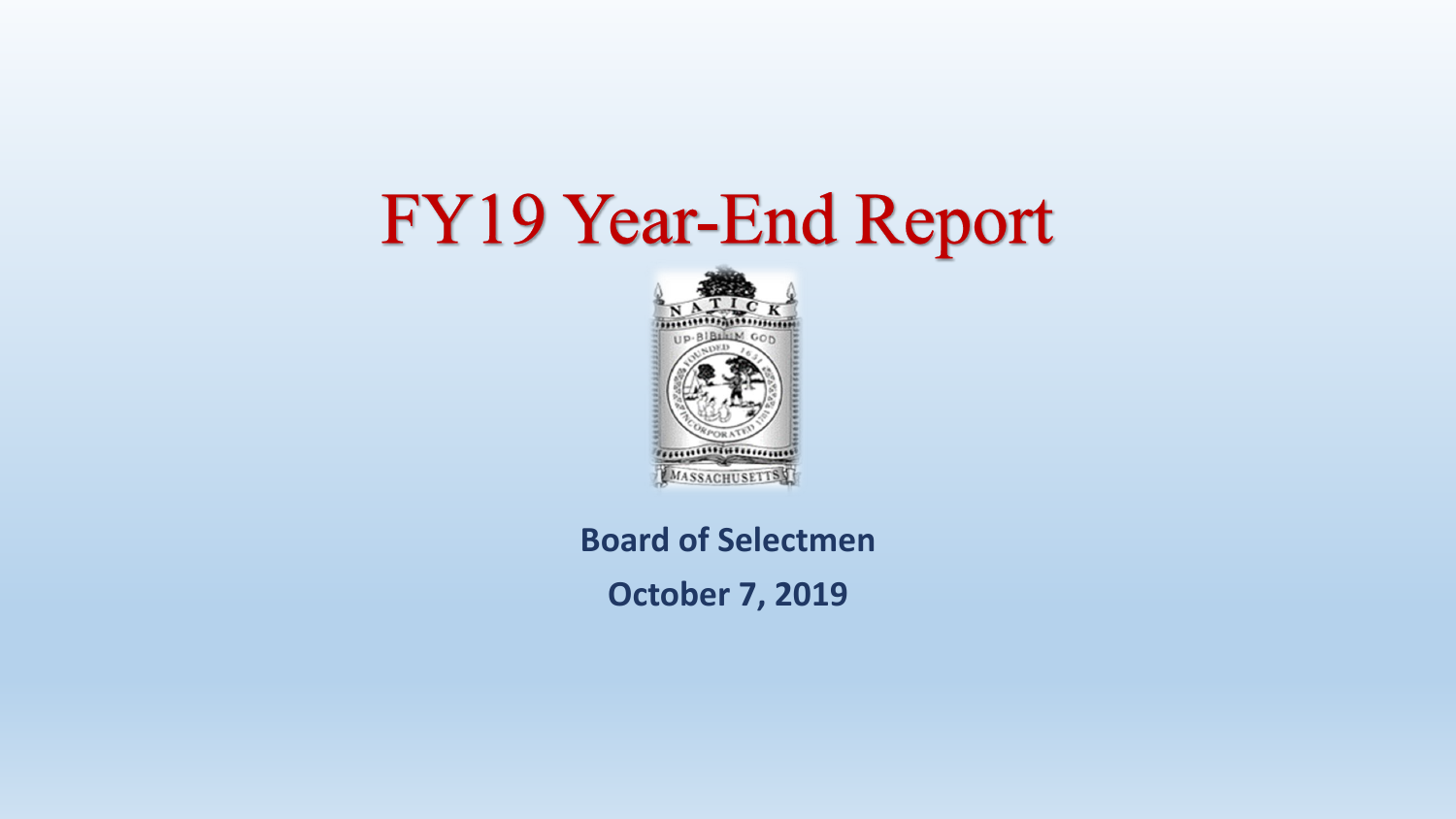## Revenue & Expense Breakdown

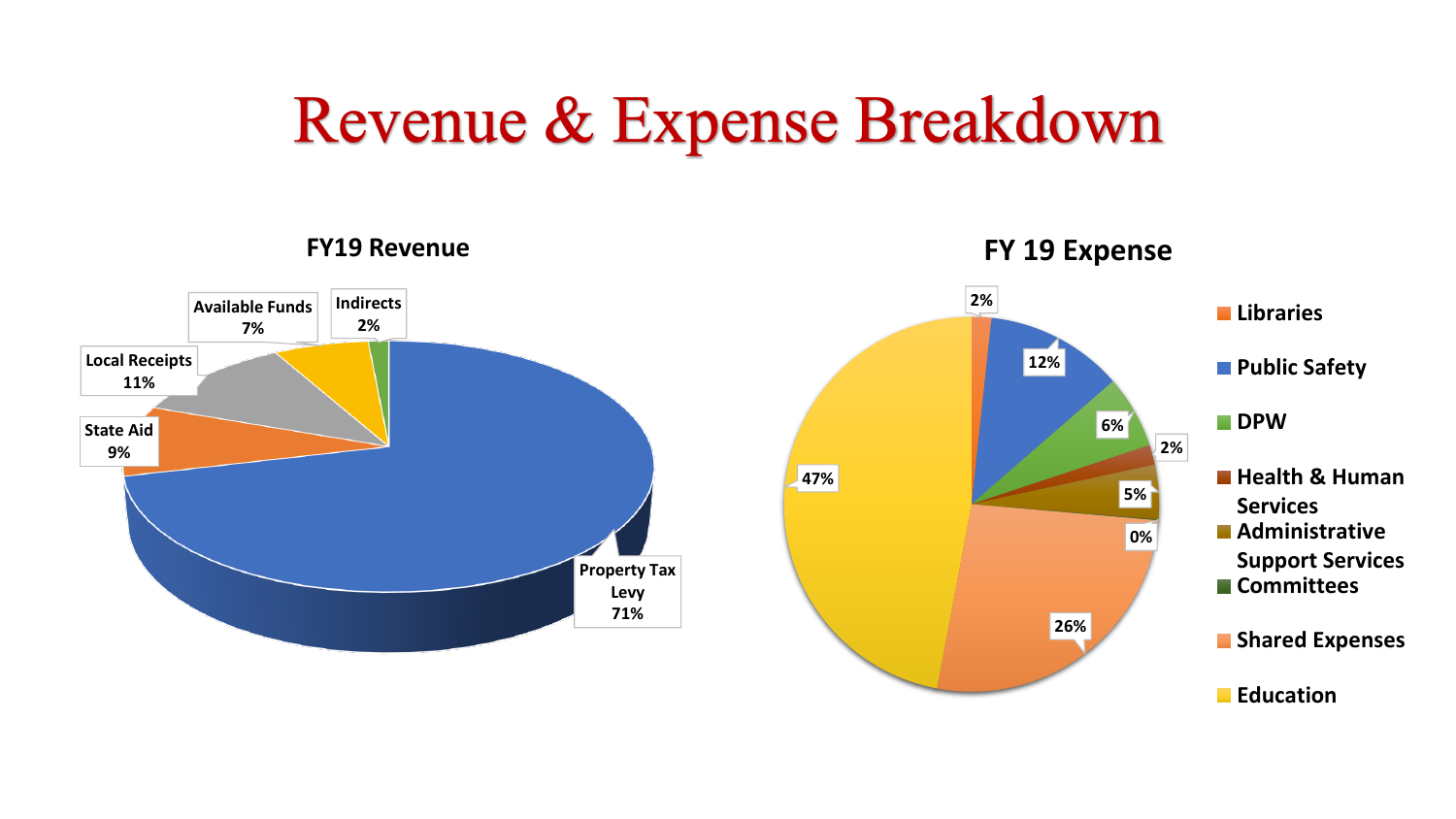### **Revenue Trends**

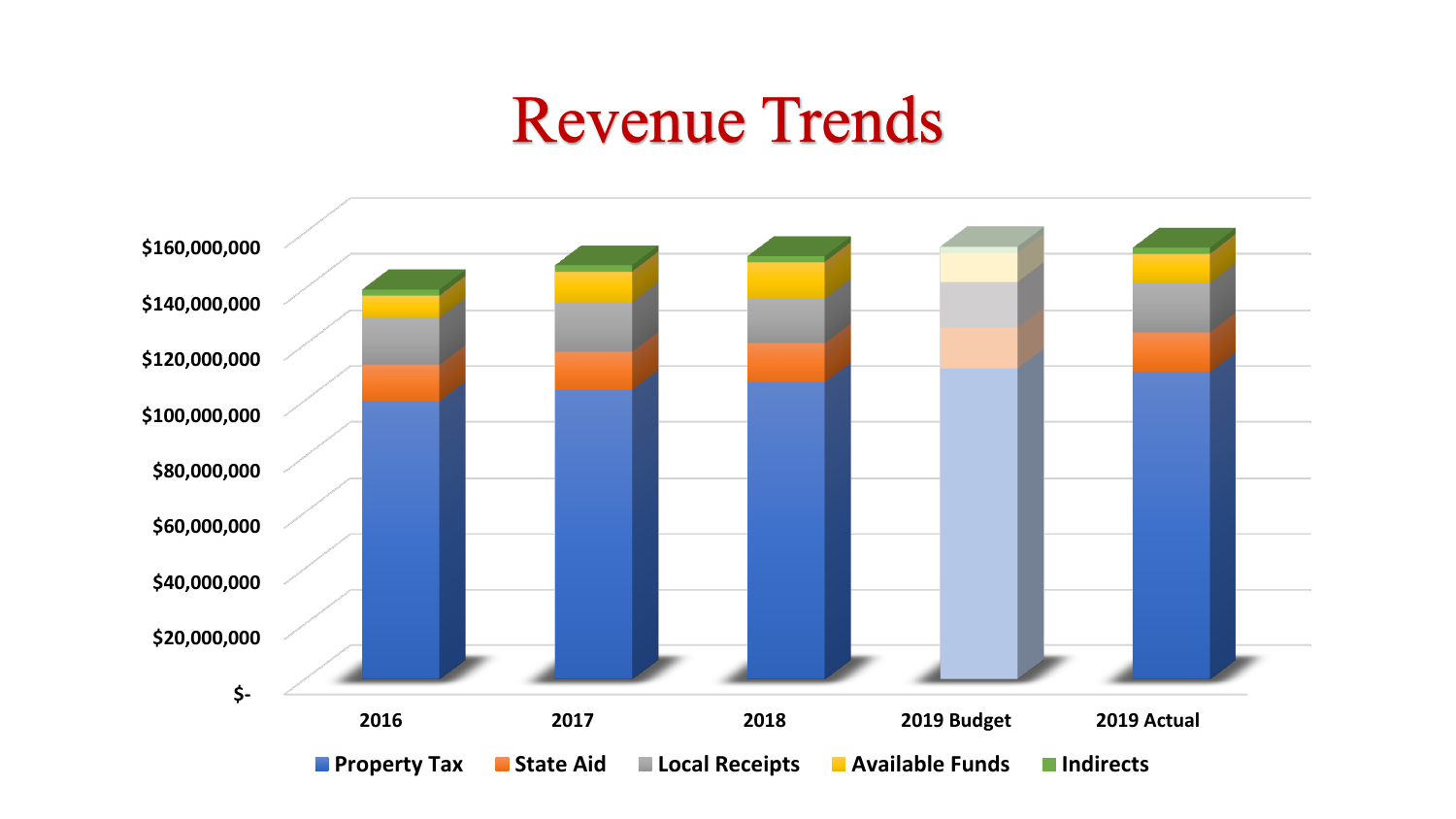## **Property Tax & State Aid**

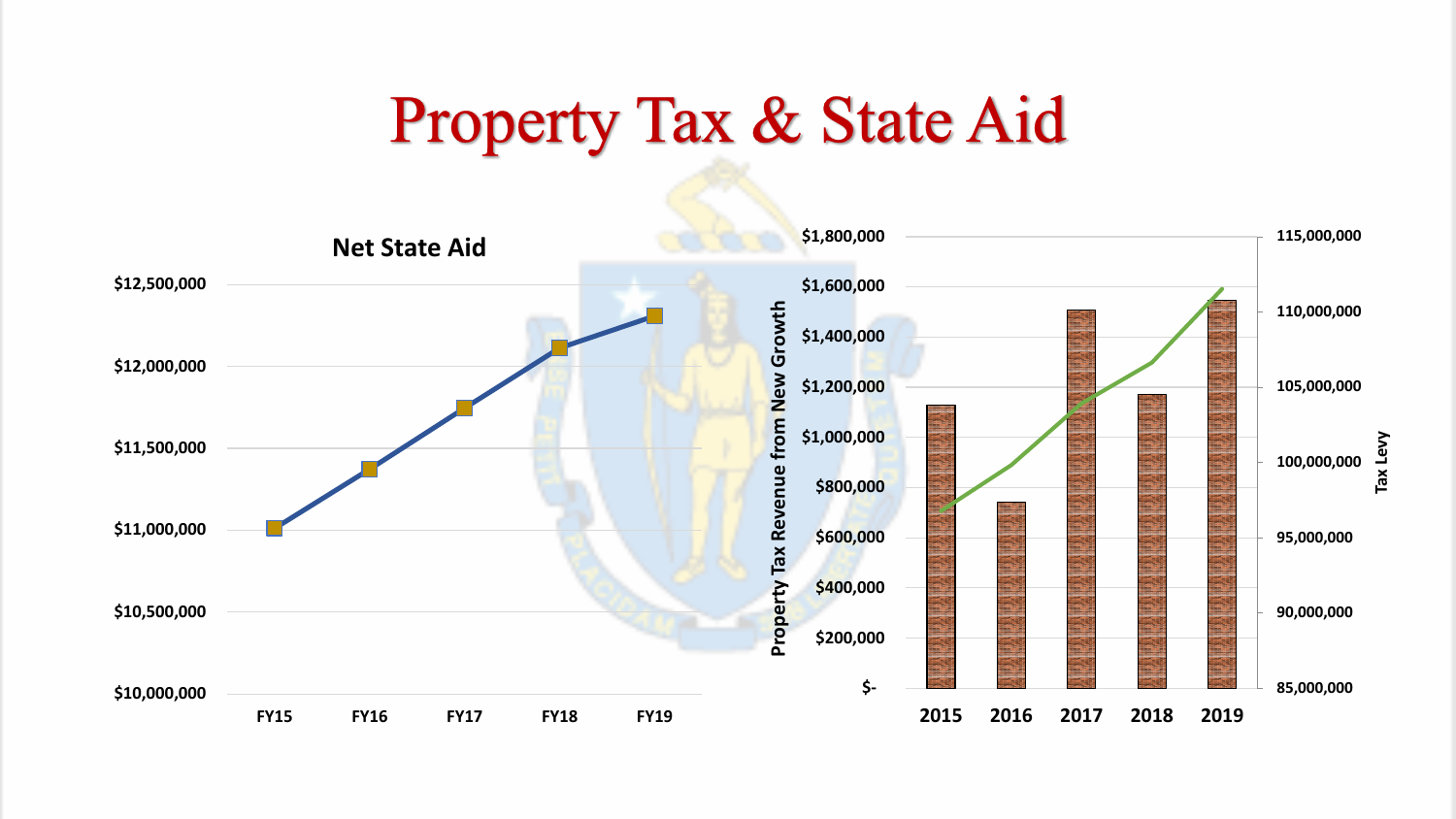# **Local Receipts**

| <b>Local Receipts</b> |                                            | <b>FY19 Budget</b> |    | <b>FY19 Actual</b> |    | $$+/-$     | $% +/-$   |
|-----------------------|--------------------------------------------|--------------------|----|--------------------|----|------------|-----------|
|                       | <b>Motor Vehicle</b>                       | \$<br>5,900,000    | \$ | 5,692,328          | \$ | (207, 672) | $-3.5%$   |
|                       | <b>Other Excise</b>                        | \$<br>2,403,200    | \$ | 2,519,609          | \$ | 116,409    | 4.8%      |
| ш.                    | Penalties & Interest Taxes/Excise          | \$<br>394,350      | \$ | 300,949            | \$ | (93, 401)  | $-23.7%$  |
|                       | Payment in Lieu of Taxes                   | \$<br>35,950       | \$ | 37,771             | \$ | 1,821      | $5.1\%$   |
|                       | <b>Trash Disposal Charges</b>              | \$<br>973,000      | \$ | 1,130,631          | \$ | 157,631    | 16.2%     |
| II.                   | <b>Police Special Duty Service Charges</b> | \$<br>60,000       | \$ | 53,456             | \$ | (6, 544)   | $-10.9\%$ |
| J                     | <b>Ambulance Fees - Other Charges</b>      | \$<br>1,500,000    | \$ | 1,433,973          | \$ | (66, 027)  | $-4.4%$   |
|                       | Rentals                                    | \$<br>62,000       | \$ | 57,521             | \$ | (4,480)    | $-7.2%$   |
| 1 P                   | Recreation                                 | \$<br>128,794      | \$ | 205,478            | \$ | 76,684     | 59.5%     |
| $\blacksquare$        | <b>Other Departmental Revenue</b>          | \$<br>750,820      | \$ | 616,864            | \$ | (133, 956) | $-17.8%$  |
|                       | License/Permits                            | \$<br>2,825,445    | \$ | 2,915,637          | \$ | 90,192     | 3.2%      |
|                       | <b>Special Assessments</b>                 | \$<br>8,600        | \$ | 6,182              | \$ | (2, 418)   | $-28.1\%$ |
|                       | Fines/Forfeits                             | \$<br>254,075      | \$ | 114,133            | \$ | (139, 942) | $-55.1%$  |
| í i                   | <b>Investment Income</b>                   | \$<br>385,000      | \$ | 1,171,264          | \$ | 786,264    | 204.2%    |
|                       | <b>Miscellaneous Recurring</b>             | \$<br>650,000      | \$ | 943,219            | \$ | 293,219    | 45.1%     |
|                       | <b>Miscellaneous Non-Recurring</b>         | \$                 | \$ | 460,728            | \$ | 460,728    |           |
|                       | Total \$                                   | 16,331,234         | \$ | 17,659,743         | \$ | 1,328,509  | $8.1\%$   |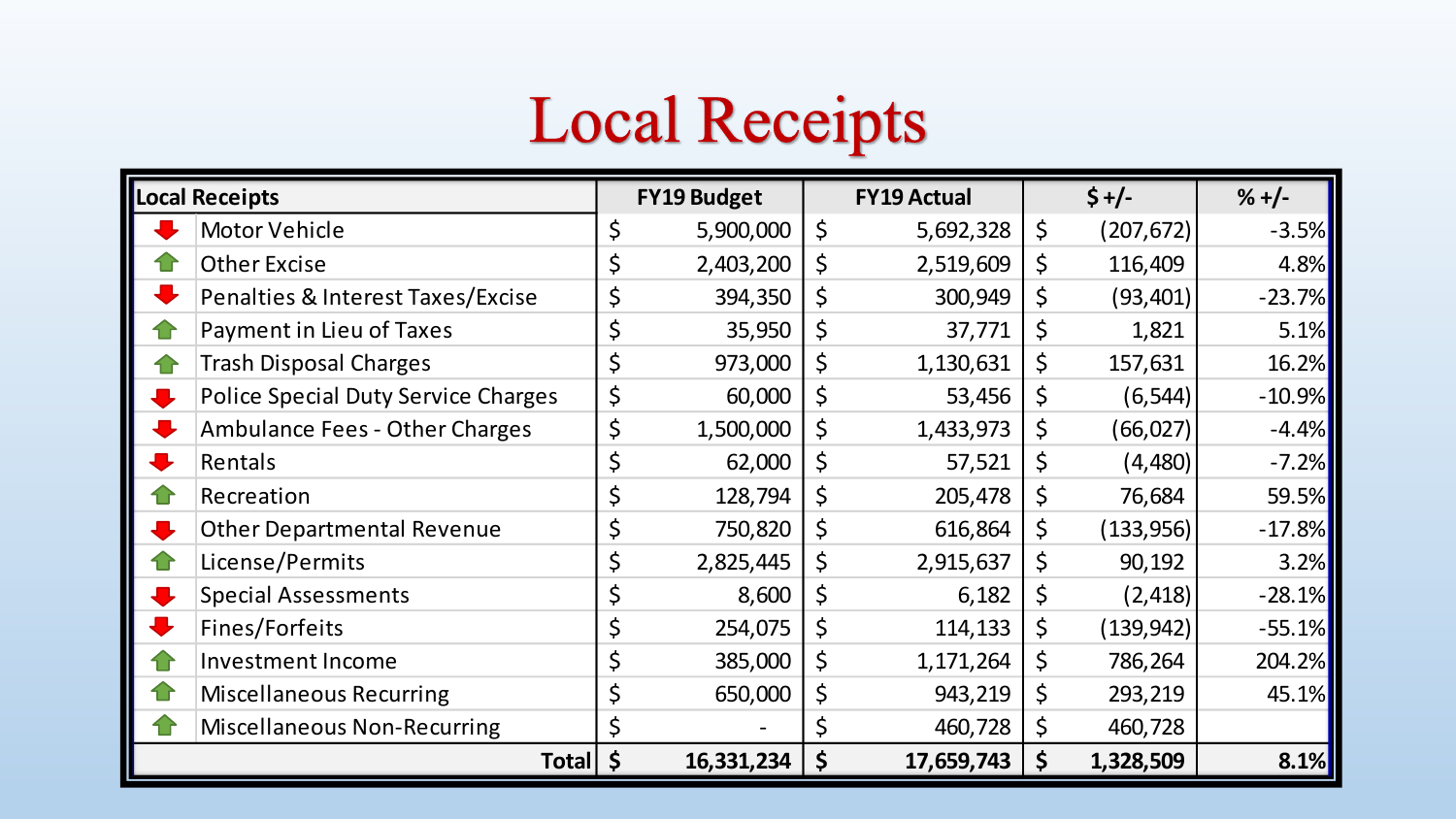## **Local Receipts**





#### **MV EXCISE & OTHER EXCISE**



**FY 2013 FY 2014 FY 2015 FY 2016 FY 2017 FY 2018 FY 2019**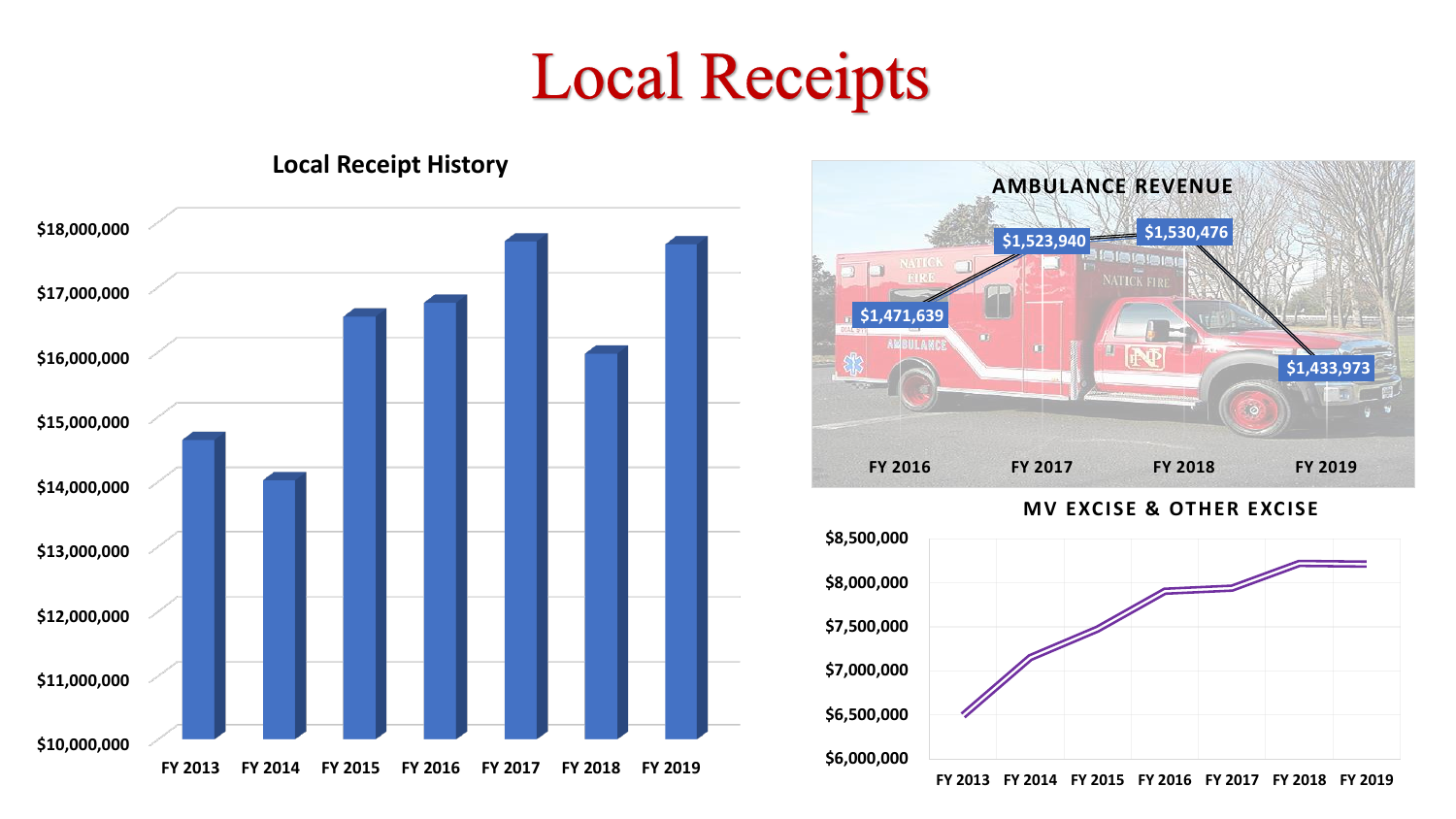# **Operating Expenses**

| <b>Account</b>                               | <b>Revised Budget</b> | <b>Expenses</b> | <b>Encumbrances</b> | <b>Available</b> | % Used |
|----------------------------------------------|-----------------------|-----------------|---------------------|------------------|--------|
| <b>Libraries</b>                             | 2,437,288             | 2,357,013       | 71                  | 80,204           | 97%    |
| <b>Public Safety</b>                         | 16,715,304            | 16,473,104      | 8,993               | 233,207          | 99%    |
| <b>DPW</b>                                   | 8,389,123             | 8,346,326       | 370,502             | (327, 706)       | 104%   |
| <b>Health &amp; Human</b><br><b>Services</b> | 2,597,647             | 2,360,897       | 14,080              | 222,670          | 91%    |
| Administrative<br><b>Support Services</b>    | 7,776,597             | 6,351,284       | 148,016             | 1,277,297        | 84%    |
| <b>Committees</b>                            | 120,599               | 101,298         | $\overline{0}$      | 19,301           | 84%    |
| <b>Shared</b>                                | 39,676,891            | 36,794,074      | 33,763              | 2,849,055        | 93%    |
| <b>Education</b>                             | 64,952,439            | 64,558,577      | 393,859             | 3                | 100%   |
| Other Operating*                             | 1,997,079             | 3,504,642       | $\overline{0}$      | (1,507,563)      | N/A    |
| <b>Total</b>                                 | 144,662,967           | 140,847,214     | 969,284             | 2,846,469        | 98%    |

\*Keefe Tech, Bus Subsidy, and State Charges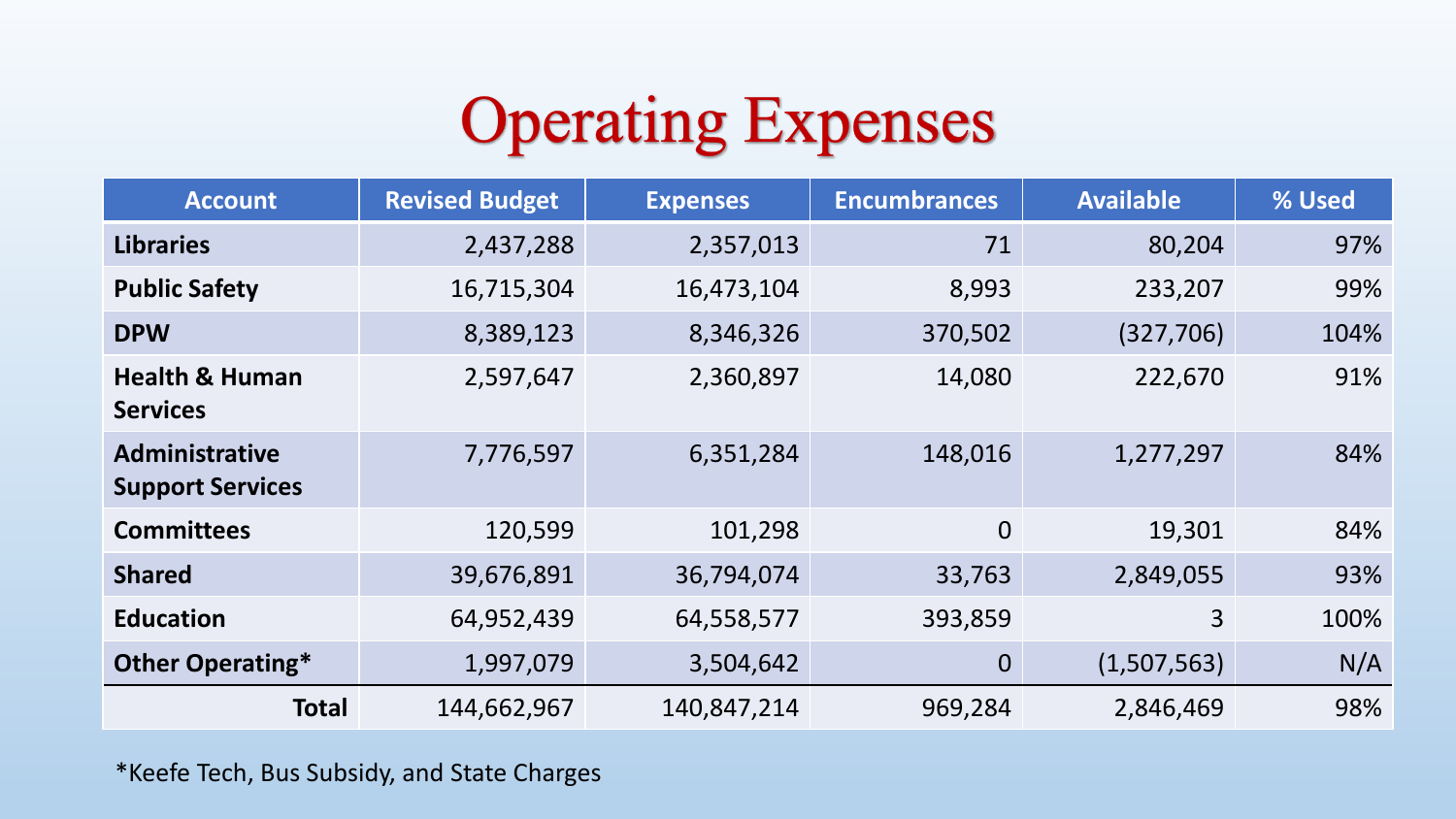# **Expense Highlights**

| <b>Account</b>                       | <b>Budget</b> | <b>Expense</b> | <b>Encumbrance</b> | <b>Available</b> | % Used |
|--------------------------------------|---------------|----------------|--------------------|------------------|--------|
| <b>DPW EQUIPMENT</b><br><b>MTNCE</b> | 992,578       | 1,116,093      | 14,045             | (137, 561)       | 114%   |
| <b>SNOW &amp; ICE</b>                | 557,872       | 1,069,437      |                    | (511, 565)       | 192%   |
| <b>BOS/TA</b>                        | 2,123,825     | 1,251,157      | 65,296             | 807,372          | 62%    |
| <b>FINANCE</b>                       | 1,686,785     | 1,279,178      | 34,873             | 372,733          | 78%    |
| <b>CED</b>                           | 932,502       | 961,168        | 36                 | (28, 702)        | 103%   |
| <b>DEBT</b>                          | 10,689,100    | 9,540,739      |                    | 1,148,361        | 89%    |
| <b>EMPLOYEE BENEFITS</b>             | 15,935,746    | 14,918,523     | 13,245             | 1,003,978        | 94%    |